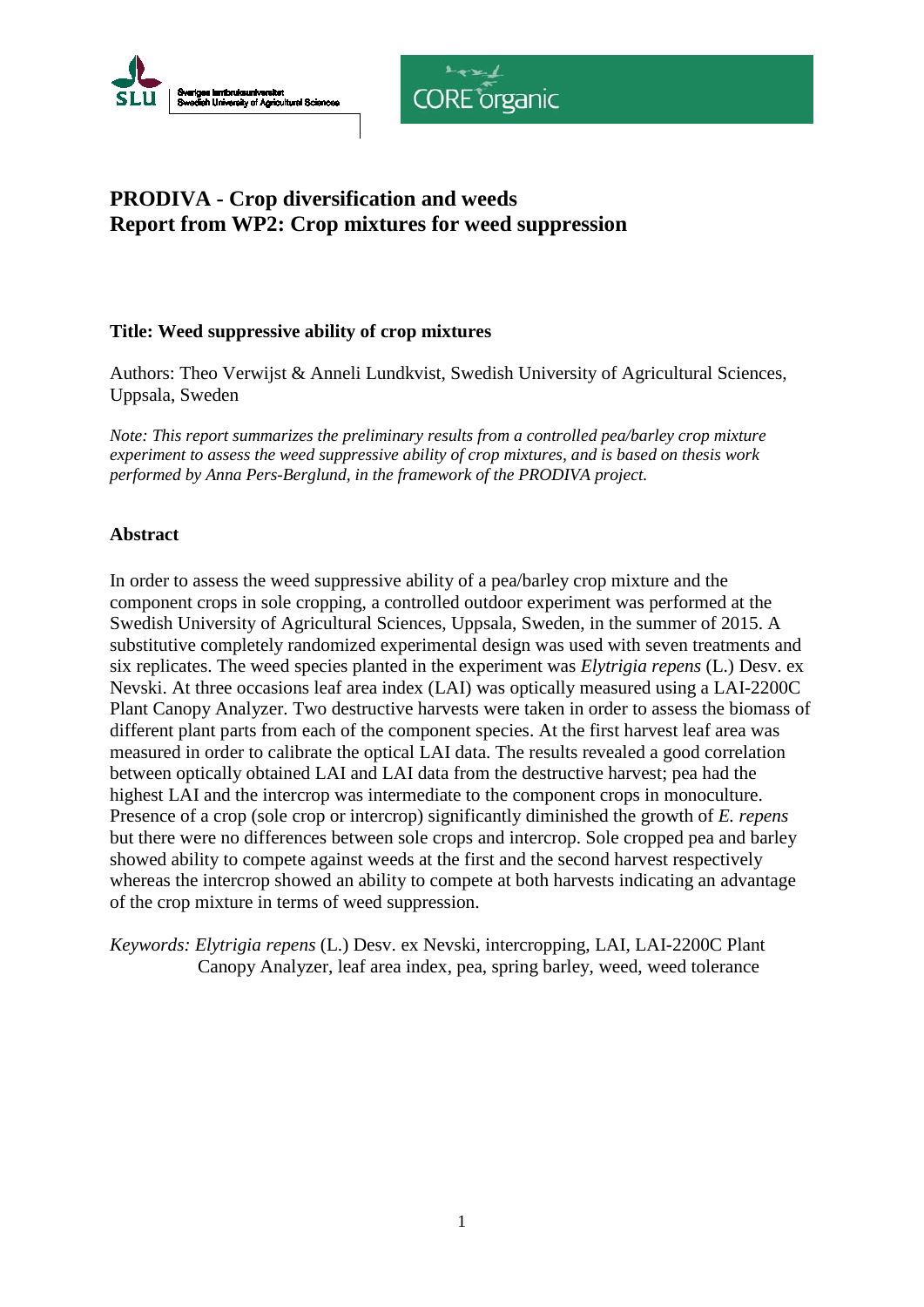



## **Introduction**

One of the goals of the PRODIVA project is to investigate the effect of crop mixtures on weed suppression in controlled experiments and field trials (http://coreorganicplus.org/ research-projects/prodiva/). The objective of the work reported here is to evaluate the impact of a crop mixture on weeds compared to i) pure stands of any of the component crops and ii) to weeds in absence of crops; with a focus on leaf area index and light extinction by the crop/ s. The hypotheses to be tested are:

- 1) Presence of weeds suppresses crops.
- 2) The intercrop of pea and barley has a greater weed suppressive ability than their sole crops.
- 3) A crop's ability to shade is important for weed suppression.

## **Material and Methods**

A substitutive completely randomized experimental design was used with seven treatments and six replicates. Treatments (1 to 7, respectively) consisted of pure weed (*E. repens*), spring barley, peas, spring barley + weed, peas + weed, spring barley + pea, and spring barley + peas +weed, respectively. The box experiment was performed outdoors at the Swedish University of Agricultural Sciences, Uppsala, Sweden, in the summer of 2015. The experiment was sown on 25 May 2015, with a sowing depth of 3 cm and a row spacing of 12 cm. Six rhizome pieces of the weed were planting in each of the weed-containing treatments. At three occasions, 17, 21, and 25 July, Leaf area index (LAI) was optically measured. The instrument used for the experiment was a LAI-2200C Plant Canopy Analyzer which estimates LAI of a canopy by comparing the incident light at 320- 490 nm (blue wavelength) above the canopy with the light at the bottom of the crop stand looking upwards (LI-COR Inc., 2013).

At the end of July, three of the replicates were harvested and subjected to destructive analysis in which leaf area and weight, and above-ground biomass of each of the component species was measured. The weight of the rhizome biomass was also measured. The remaining 21 boxed were subjected to harvest during late August to determine yield and weed biomass.

Analyses of data and construction of graphs (means with error plots) were done by means of the Dell Statistica Software (DELL INC., 2015). LAI calibration was performed by the Nonlinear Estimation Procedure, using an exponential zerointercept model. AWC and RWB were calculated according to Goodman (1960). Other comparisons of treatments and of treatments over time were made by the Factorial ANOVA Procedure (DELL INC., 2015).

### **Results**

### *Effect of crops and crop mixtures on weeds*

Leaf Area Index (LAI) and Specific Leaf Area (SLA) of *E. repens* changed significantly whencrops were present: The LAI of *E. repens* is shown with a significant (*p-*value of 0.006)